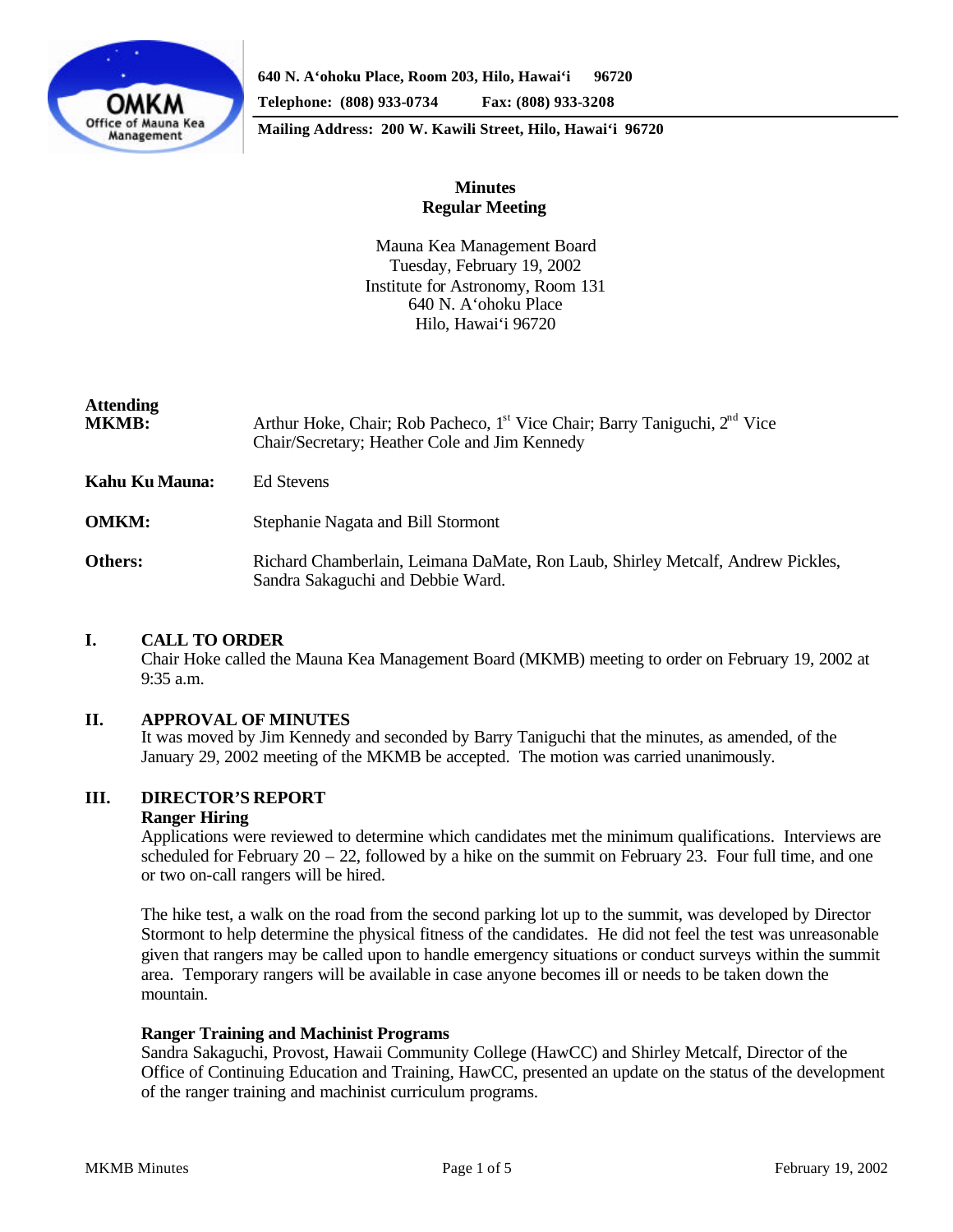# Rural Development Program

Provost Sakaguchi stated HawCC became involved in the Rural Development Program in 1998 as the result of a Stevens - Inouye initiative utilizing funds from the U.S. Dept. of Labor to directly support rural communities. Funding is used to encourage economic development, training, and capacity building in rural areas in Alaska and Hawaii. Maui Community College is the designated statewide Principal Investigator of the Program. Each county has an annual allocation; the Hawaii County allocation is \$750K.

For the first time, additional funding has been allocated for statewide initiatives and special projects.. Senator Inouye's office assists in identifying needs, particularly those that are expressed directly to his office, such as Mauna Kea. HawCC was designated to work on the Mauna Kea ranger training and machinist projects. Initially HawCC was informed it would be receiving an additional \$300K for the machinist program. Since the initial notification, funding was reduced to \$250K which included funding (\$50K) for ranger training. HawCC was later notified a cultural element was needed as part of the ranger training program and it became evident \$50K would not be sufficient. As a result HawCC developed a budget of \$250K that did not specify amounts for each program, thus giving it flexibility to shift funds between programs. If this amount is still not sufficient, HawCC may request additional funding from the statewide program or from the Hawaii County allocation.

The advantage of using HawCC is its history of working with the Rural Development Program, availability of staff, and established accounting and infrastructure for reporting to the Federal government.

# Ranger Training Curriculum

Shirley Metcalf distributed a draft of the ranger curriculum. She identified two major resources at HawCC, Pualani Kanahele (Hawaiian culture) and Fred Stone (biological and natural resources). HawCC plans to utilize two existing courses, Hawaiian Studies 231 and Biology 156 (with lab) for a combined 7 credit package. Dates for the classes are July 8 – 19. Components of the classes include Hawaiian culture, biology, geography, geology, and astronomy.

The curriculum also has health and safety related courses including first responder and responder refresher courses. The first responder courses are not intended to be extensive medical training sessions, but instead will provide sufficient information for rangers to identify life-threatening situations and to communicate effectively with health care professionals.

Computer classes at HawCC are scheduled on a continuing basis and space can be reserved for rangers requiring these classes. GPS and interpersonal skills are also potential courses. Director Stormont will be finalizing the arrangements and budget with HawCC.

HawCC is marketing these classes as a pilot project. They are investigating the classification of these classes into smaller modules with credit / non-credit options. Non-credits can be converted to credits if a student successfully completes all the components.

Dr. Kennedy asked if thought was given to integrating the components of the curriculum into orientation and wrap-up sessions; i.e. providing a "big picture" at the beginning of the training, identifying all the components, and wrapping up and returning to the "big picture" at the end of training. Ms. Metcalf indicated she is working with Director Stormont on developing these elements. Rob Pacheco felt it would be beneficial for rangers to receive interpretive training at the beginning because it will give them an overview of the "big picture."

Deliverables, such as manuals and/or videotaping of the sessions are being discussed. These materials will be useful in training new rangers hired due to turnover. Ideally, future ranger applicants should complete the ranger training courses prior to applying for the position.

Training expenses for the first group of permanent rangers hired will be covered by the grant. Others interested in the classes will have to pay for their own expenses. Ms. Metcalf indicated that HawCC will have a flyer for OMKM to distribute to the observatories and other interested parties.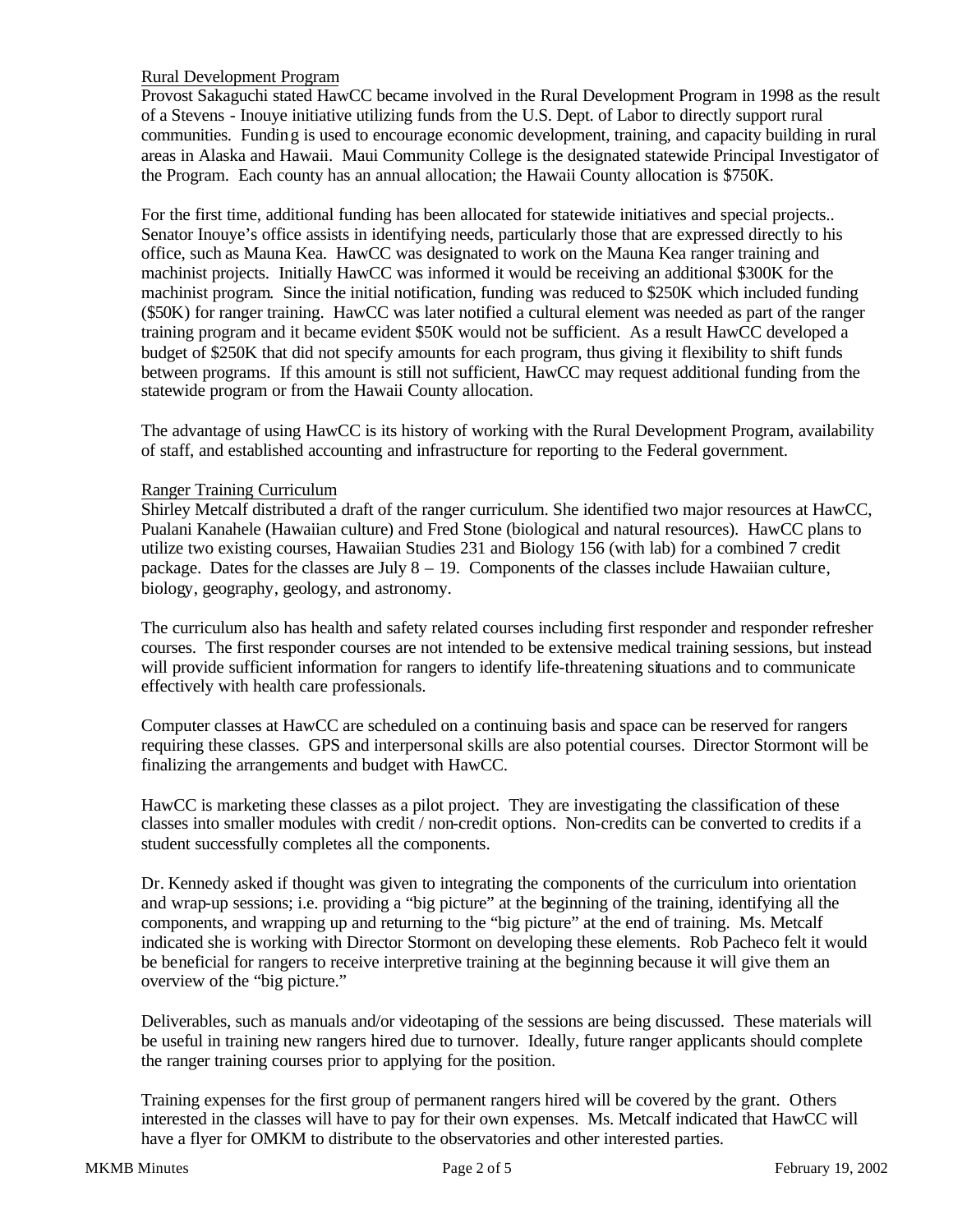# **Mauna Kea Arthropod Group**

A meeting scheduled in Honolulu on Friday, February 15 was cancelled. This meeting was to discuss surveying of the summit region, in particular, arthropods to determine and the spatial distribution of the biota, and the development of long term monitoring plans.

# **Cultural Protocol**

OMKM staff met with Mr. Guy Kaulukukui, Vice President of Cultural Studies at Bishop Museum. Mr. Kaulukukui indicated that with assistance from Senator Daniel Inouye, \$200K from the U.S. Department of Education has been allocated in the Bishop Museum's budget to develop a protocol for Mauna Kea. He shared his thoughts on the first three years of the program:

- Year 1 Dedicated to research; begin by looking through the museum's archives and files.
- Year 2 Study other locations with indigenous populations that have situations similar with Mauna Kea and how they handled and resolved issues.
- Year 3 Develop materials for use.

It is recognized there are diverse audiences to address and, therefore, a variety of products may need to be developed. Mr. Kaulukukui would like to meet with Kahu Ku Mauna. He also expressed his intention to proceed and execute the process properly. Mr. Stevens expressed Kahu Ku Mauna's interest in meeting with Mr. Kaulukukui.

Ed Stevens stated the final product should include the preservation of the cultural aspects of Mauna Kea, and the "do's and don'ts" based on cultural traditions which incorporates today's cultural understanding.

# **NASA/Keck Outrigger Proposal**

# Memorandum of Agreement

Director Stormont stated that February 15 was the deadline to submit comments on the pre-final draft of the Memorandum of Agreement (MOA). He was not certain when the MOA will be available for signature but stated that OMKM has been added as a concurring party.

He also mentioned that use of that the term "concurring party" will remain on the signatory page, even though the body of the document uses the term "consulting party". Mr. Stevens indicated that because NASA added a "whereas" statement at the beginning of the MOA recognizing that signing the MOA did not imply approval of the project, the use of the term "concurring party" on the signatory page did not matter.

Mr. Stevens also indicated that OHA does not wish to sign the MOA before NASA addresses OHA's comments to the draft Environmental Assessment (EA). It appears that NASA has not responded to OHA's draft EA comments.

# Board of Land and Natural Resources (BLNR)

Public hearings on the Conservation District Use Application (CDUA) for the proposed outrigger telescopes are scheduled for March 20 in Kona (old airport pavilion), and March 21 in Hilo (County Council Chambers). The public will have an opportunity to present testimony on the CDUA. Director Stormont emphasized these meetings are not decision-making meetings. Meetings will begin at 6:00 p.m.

NASA has not issued the final environmental document as of this date. It appears that the notice of the final document will be published in the March 22 issue of the Office of Environmental Quality's bulletin after the public hearings are held.

Rob Pacheco asked whether BLNR would hold additional public hearings after the document is published. Director Stormont did not know. A Conversation District Use Permit cannot be issued without the final environmental document as required by the National Environmental Policy Act (NEPA). Holding the public hearings prior to the filing of the NEPA document is not good practice. Several questions arose regarding the CDUA process and the office was asked to prepare a synopsis of the process.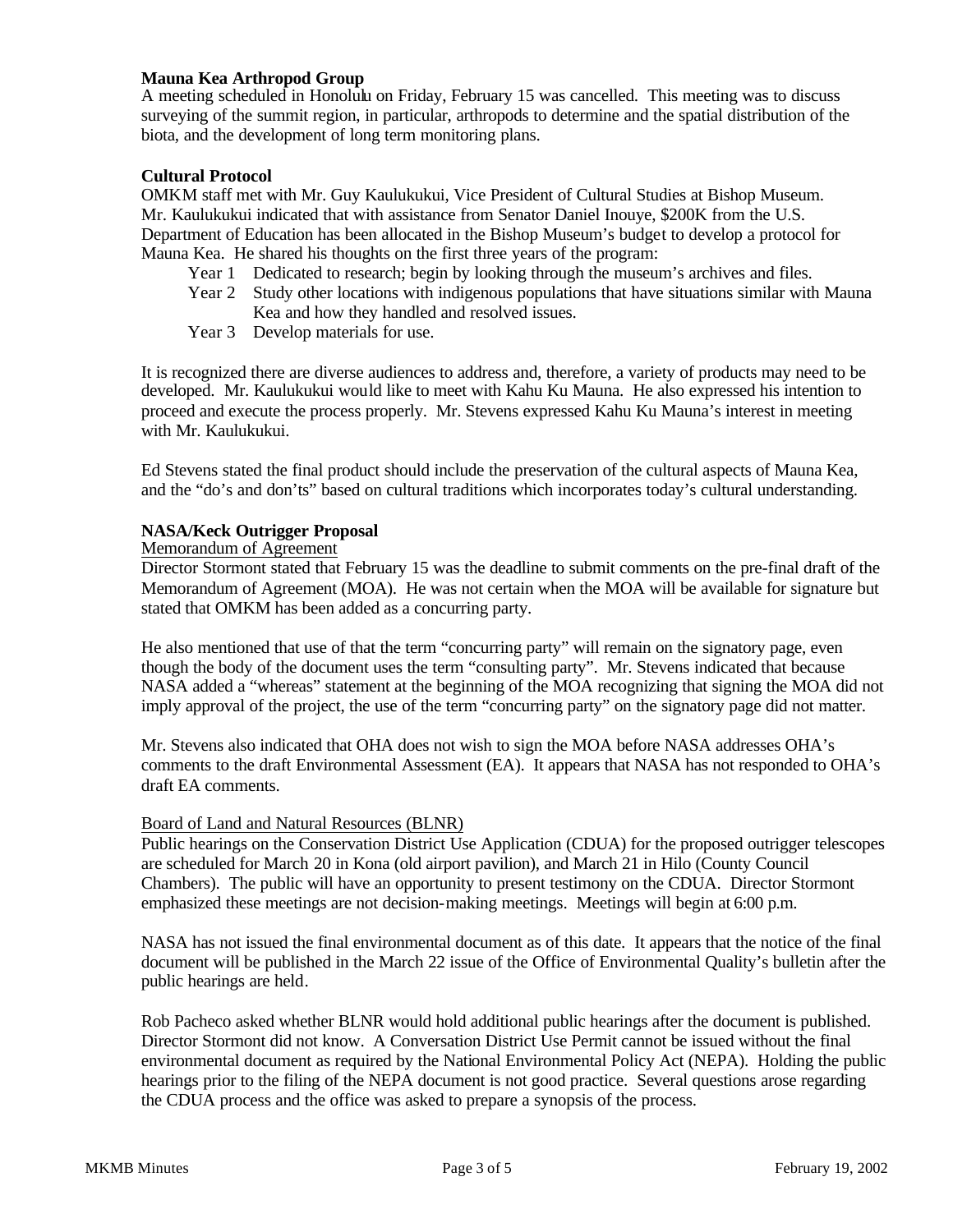#### Design Development Meeting

The design development meeting of the design review process will be scheduled for sometime in mid-March.

### Other Matters

Chair Hoke received a letter from NASA responding to his inquiry of possible military related applications of the outrigger telescopes on Mauna Kea. The letter stated there would be none. Dr. Kennedy also stated that Gemini, under its rules, is explicitly forbidden to conduct classified research, military or otherwise.

#### **UHH Journalism Symposium**

Director Stormont will be leading a tour of Mauna Kea on March 3 for journalists participating in the Journalism Symposium. Paul Costello, new chief financial officer for UH and Chancellor Tseng will also be on the tour. Gemini and UH 2.2 meter telescopes have offered to host tours of their facilities.

#### **Design Review Committee**

The office is working to establish a Design Review Committee (DRC). This committee will be composed of design professionals, such as engineers, architects, and planners. Pursuant to the Master Plan, this committee is responsible for reviewing the construction documents of a proposed project. This review is the last phase of the design review process.

# **IV. COMMITTEE REPORTS**

#### **A. Kahu Ku Mauna, Environment, and Public Safety and Conduct Committees** No report

### **B. Astronomy Education Committee**

Dr. Kennedy stated that due to the uncertainty of the availability of program funds, the Astronomy Education committee has not met.

#### **C. Administrative Rules Committee**

Dr. Kennedy asked about the status of the Administrative Rules. Director Stormont indicated he hopes to forward draft rules soon. Rules governing commercial activities are included in the draft rules.

#### **D. Hawaiian Culture Committee**

Chair Hoke announced that board member Barbara Robertson has been recommended by a BOR committee for reappointment to the MKMB for another 4-year term. He also announced that Ms. Robertson will be undergoing hip replacement surgery and will be unavailable for the next few months. The Committee still plans to meet and will communicate electronically with Ms. Robertson.

# **V. NEW BUSINESS**

# **A. Installation of a Weather Mast on UH 2.2 Meter Observatory**

Director Stormont presented UH's 2.2 meter telescopes request to install a 6' tall weather mast by attaching it to an existing ladder on top of its dome. This instrument will provide real time weather data at its observatory allowing operators to immediately close the dome before the onset of inclement weather.

The office recommended this project be classified as insignificant and allow UH to proceed with the installation.

It was moved by Rob Pacheco and seconded by Heather Cole that MKMB concur with OMKM's recommendation that the installation of a weather mast on top of UH's 2.2 meter observatory be classified as insignificant, and that UH be allowed to proceed with the installation. The motion was carried unanimously.